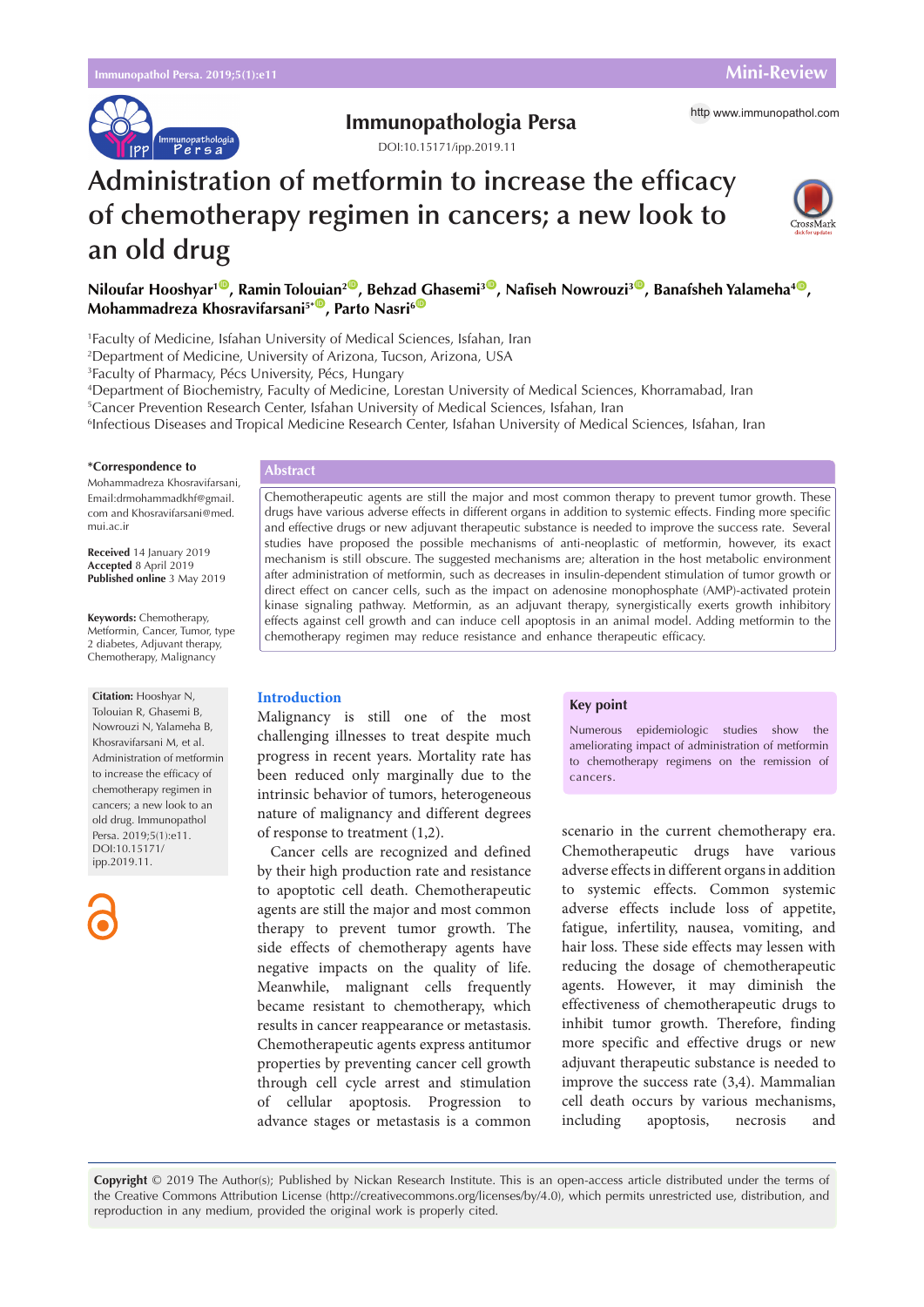autophagy. Autophagy is a catabolic activity which leads to modification of cytoplasmic materials. This process leads to organelle impairment and accumulation of abnormal proteins. Autophagy is activated by different mechanisms and occurs in various malignant cells. Metformin, activates the autophagy pathway and hence, might be a candidate to use as an adjuvant therapy in cancer treatment (5, 6).

# **Materials and Methods**

Web of Science, directory of open access journals (DOAJ), PubMed/Medline, EBSCO, Embase, Scopus, and Google Scholar were searched using keywords of chemotherapy, metformin, cancer, tumor, type 2 diabetes, adjuvant therapy, malignancy and adenosine monophosphate (AMP)-activated protein kinase

## **Metformin in type 2 diabetes**

Metformin is the first line of antidiabetic agent for diabetes mellitus type II. Metformin is a relatively cheap and well tolerated drug. It has a low risk of hypoglycemia and advantage of countering insulin resistance. Approximately 120 million prescriptions are filled globally each yearbecause of its positive risk-benefit profile (7).

# **The pathophysiology of antitumor effects of metformin**

Several studies have proposed the possible mechanisms of anti-neoplastic of metformin. However, its exact mechanism is still obscure. The suggested mechanisms are alterations in the host metabolic environment after administration of metformin, such as decreases in insulindependent stimulation of tumor growth. Metformin may also have a direct effect on cancer cells. Metformin reduces insulin/insulin-like growth factor 1 (IGF-1), insulin receptor and/or IGF-1 receptors. In diabetes, increasing insulin and IGF-1 receptor or hyperglycemia, have been perceived to provoke mitosis and tumor growth. Metformin opposes these signaling routes and potentially might be beneficial in reducing multidrug resistant cancer and prevention of tumor metastasis (8, 9).

Metformin also inhibits the glycolysis and perturbation of electron transport chain in the tricarboxylic acid cycle. This phenomenon decreases ATP creation and depletion of cellular aspartate, which is vital for nucleotide synthesis. This pathway may explain the anticancer activity of metformin (10, 11).

Metformin increases the level of AMP and prevents adenylate cyclase activity and mTORC1 signaling. Metformin causes a temporary reduction in cellular energy status, which causes a total decrease in ATP using processes. In proliferating cells like malignancies, this phenomenon may stimulate a cytostatic condition which will reduce the proliferation of cells. In fact, malignant cells in the presence of metformin cannot balance the reduced energy condition, thus cells will go toward apoptosis (12- 14).

# **Adenosine monophosphate -activated protein kinase (AMPK)**

AMP-activated protein kinase is a heterotrimeric complex designed by three subunits; alpha, beta and gamma. The alpha subunit is accountable for the catalytic action while the beta and gamma subunits are related to the changes of the kinase activity.

To stimulate its kinase activity, AMP-activated protein kinase should be phosphorylated on the residual alpha subunit by liver kinase B1 (LKB1). This phosphorylation is delicately moderated by allosteric modifications. Numerous studies have shown that administration of metformin results in a decrease in ATP in hepatic cells and a reduction in the ATP/ADP ratio, leading to a drop in cellular bioenergetics.

Metformin also causes stimulation of intracellular hepatic enzyme of AMP-activated protein kinase which leads to an increase in beta-oxidation, or autophagy. This pathway is required for the regulation of cell proliferation and energy metabolism.

AMP-activated protein kinase is an important moderator of various processes within the cells. The dysregulation of AMPK accompanies numerous pathological situations, such as diabetes, neurodegeneration, malignancy, and heart disease. In fact, when AMPK is triggered, incipient malignant cell death may happen in the absence of sufficient energy stores. Various conditions can stimulate AMPK in the body, such as calorie restriction, which depresses cellular energy supplies and triggers AMPK. This is the reason that calorie constraint has been detected to diminish malignancy occurrence and augment cancer cell death in animal models (15-18).

Metformin also hinders mitochondrial complex I activation in various malignant cells, which consequently reduces tumorigenesis. In addition, metformin provokes cells to preserve or reduce energy or may halt abnormal cell growth completely.

Metformin enhances the effectiveness of cytotoxic T cell via programmed death-ligand 1 (PD-L1) on cancer cells. The mechanism by which metformin enhances the cytotoxicity of cancer drugs is dependent on the presentation of the energy sensor kinase AMPK in malignant cells.

Metformin activates AMPK, which phosphorylates synthesized PD-L1 in the endoplasmic reticulum lumen. This phosphorylation results in abnormal N-glycosylation of PD-L1 and prevents its development within the Golgi apparatus and degradation in endoplasmic reticulum. Therefore, metformin causes malignant cells to be more susceptible to cytotoxic T cells (19-22).

# **Metformin and mitochondria**

Metformin attracts and aggregates in mitochondria because of its positive molecular charge. Subsequently, it prevents the complex I of the mitochondrial electron transport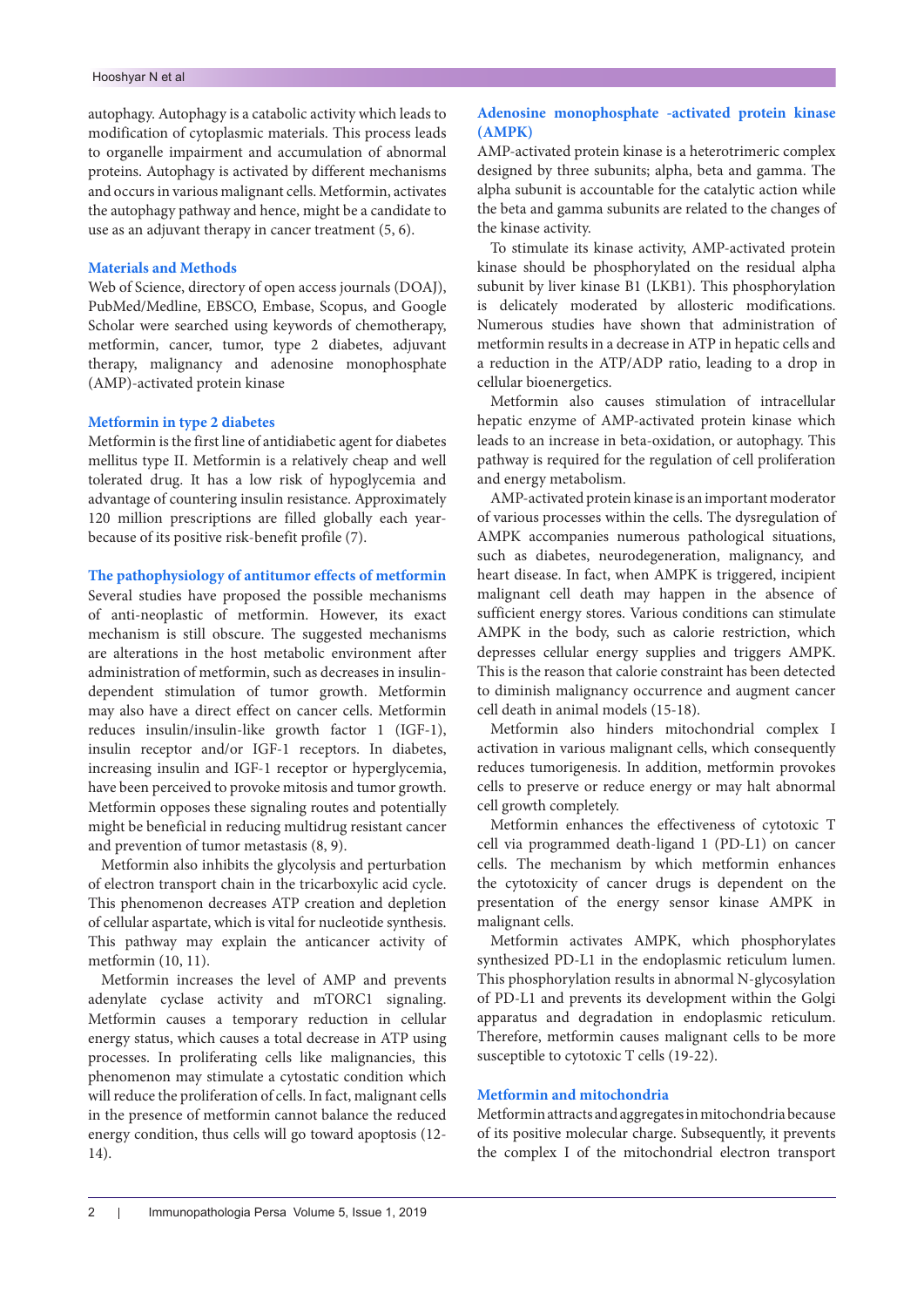chain, leading to a decline in cellular ATP and a rise in both AMP/ATP and ADP/ATP ratios. Low energy level activates AMPK, a key energy sensor, which is implicated in various activities within the cells to reestablish energy homeostasis (23-25).

Activation of AMPK directs the cells toward an antiproliferative capability that leads to inhibition of tumor expansion. (26-28). Moreover, metformin impedes the mitochondrial glycerophosphate dehydrogenase (29-31).

# **Discussion**

Iliopoulos et al showed that metformin prevents the growth of breast cancer cells in animal models. It has been observed that the co-administration of metformin and doxorubicin enhances the proportion of cancer regression and delay of relapse, in comparison to treatment with doxorubicin alone (32). Another retrospective study demonstrated a higher frequency of complete remission of breast cancer in diabetic patients on metformin compared to diabetic individuals taking other antidiabetic agents while undergoing chemotherapy (33). Xu et al demonstrated that metformin inactivates stromal fibroblasts in ovarian cancer and reduced fibroblastfacilitated tumor growth in their models. They concluded that metformin prevents interleukin 6 secretion through inhibiting NF-κB signaling, the upstream controller of stromal inflammation. It is postulated that an alternative modality in targeting stromal inflammation by a potential plan of combination therapy with metformin may ameliorate the chemo-sensitivity in ovarian cancer (34). A meta-analysis/systematic review by Coyle et al, suggested that metformin could be a suitable adjuvant therapy in prostate and colorectal malignancies, especially in individuals who received radical radiotherapy (35). Xin et al conducted a study on MCF-7 breast cancer cells. They demonstrate that the combination of formononetin and metformin potentiate cell growth inhibition, and the initiation of apoptosis in MCF-7 cells mediated by the ERK1/2 signaling pathway (36). Jafari-Gharabaghlou et al have also demonstrated the anti-proliferative properties of metformin and phenformin in combinational therapy, against breast cancer cells. In their experiment, the combination of metformin and phenformin enhanced the efficacy of treatment (37). Hamedi et al conducted a randomized clinical trial on individuals with primary ovarian cancer with a 4-year follow-up period. They divided their patients into two study groups. The study arm received 500 mg metformin three times a day in addition to a standard chemotherapy regimen while the control arm received only the standard chemotherapeutic drugs after surgery.

This study demonstrated that the addition of metformin to the chemotherapy regimen of patients undergoing surgery for ovarian cancer can improve the survival (48 months vs. 25.7 months in the control group) and declining the rate of relapse (13.3% vs. 67.5% in the control group). It is possible that metformin intensifies the cytotoxic effects of chemotherapy in tumor cells and other tissues by modifying various gene presentation routes (38). In a recent multicenter randomized phase II trial, Narita et al compared the efficacy and safety of chemotherapy regimens by adding metformin in patients with resected pancreatic ductal adenocarcinoma. Metformin is administrated in conjunction with chemotherapy for two years. It has been shown that 2-year-survival rate improved from 65% in the control group to 78% in the study group. It also demonstrated an improvement of the 5-year survival rate to 44.1%. This epidemiologic study suggests that metformin may have a favorable impact on the prognosis of pancreatic ductal adenocarcinoma (39). Kuo et al conducted a study on head and neck squamous cell carcinoma. They compared the combination of metformin to cisplatin treatment versus cisplatin alone. They measured cell proliferation level by MTS assays. This observation demonstrated that metformin protects head and neck squamous cell cancer against cisplatin in vitro (40). Sharma et al demonstrated that metformin notably diminished cholesterol content in breast cancer cells with parallel inhibition of several cholesterol regulatory genes. The authors concluded that anticancer activity through decreasing cholesterol content in breast cancer cells is one of the anticancer mechanisms of metformin (41). Chen et al observed that proliferation of gastric cancer cells is reduced by exposure to metformin. The suppressive impact of metformin on gastric cancer is mediated through stimulating calmodulin-like protein 3 secretion from tumor-associated fibroblasts (42).

Mitochondrial glycerol 3-phosphate dehydrogenase is a main provider of electrons to the transport chain in mitochondria. This enzyme is necessary for gluconeogenesis. Mitochondrial glycerol 3-phosphate dehydrogenase is also the main enzyme linking oxidative phosphorylation and glycolysis. This enzyme is a target of metformin in the liver. Thakur et al have demonstrated that mitochondrial glycerol 3-phosphate dehydrogenase is overexpressed in thyroid cancer. Metformin decreases this enzyme expression, inhibits mitochondrial respiration and stops the shift of cancer cell metabolism toward glycolysis (43).

## **Conclusion**

Administration of metformin as an adjuvant therapy synergistically exerts growth inhibitory effects against cell growth and can induce cell apoptosis. Adding metformin to the chemotherapy regimen may reduce resistance and enhance therapeutic efficacy.

#### **Authors' contribution**

NH, BG, NN, PN and BY wrote the paper. RT edited the manuscript. All authors read and signed the final paper.

#### **Conflicts of interest**

The authors declare no conflict of interest.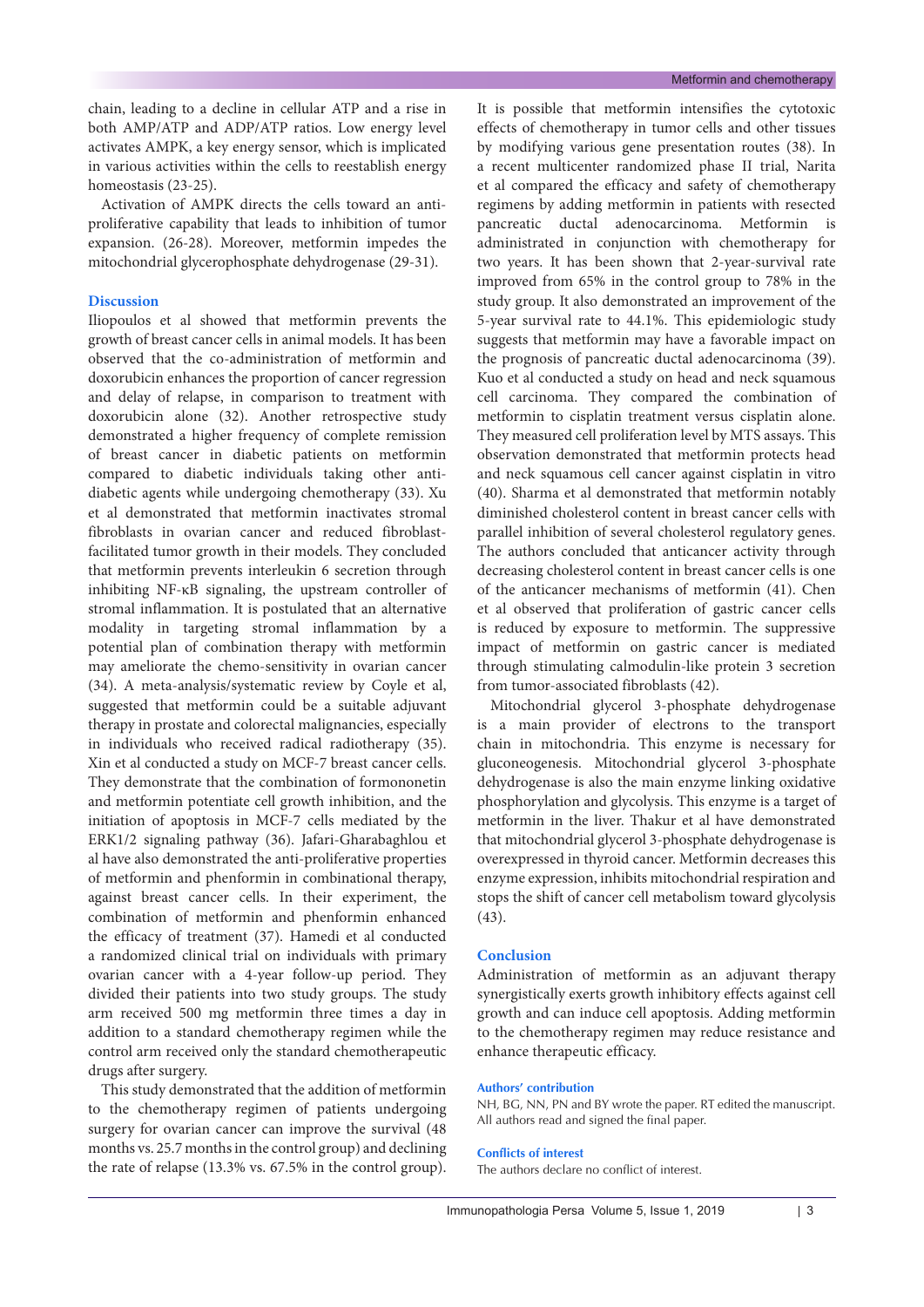### **Ethical considerations**

Ethical issues (including plagiarism, data fabrication, double publication) have been completely observed by the authors.

#### **Funding/Support**

None.

#### **References**

- 1. Riaz MA, Sak A, Erol YB, Groneberg M, Thomale J, Stuschke M. Metformin enhances the radiosensitizing effect of cisplatin in non-small cell lung cancer cell lines with different cisplatin sensitivities. Sci Rep. 2019; 9:1282. doi: 10.1038/s41598-018- 38004-5.
- 2. Yousef M, Tsiani E. Metformin in Lung Cancer: Review of in Vitro and in Vivo Animal Studies. Cancers (Basel). 2017; 9: 45.
- 3. Zhang HH, Guo XL.Combinational strategies of metformin and chemotherapy in cancers. Cancer Chemother Pharmacol. 2016; 78:13-26. doi: 10.1007/s00280-016-3037-3.
- 4. Courtois S, Durán RV, Giraud J, Sifré E, Izotte J, Mégraud F, et al. Metformin targets gastric cancer stem cells. Eur J Cancer. 2017; 84:193-201. doi: 10.1016/j.ejca.2017.07.020.
- 5. Zhuo Z, Wang A, Yu H. Metformin targeting autophagy overcomes progesterone resistance in endometrial carcinoma. Arch Gynecol Obstet. 2016; 294:1055-1061.
- 6. Saini N, Yang X. Metformin as an anti-cancer agent: actions and mechanisms targeting cancer stem cells. Acta Biochim Biophys Sin (Shanghai). 2018; 50:133-143. doi: 10.1093/abbs/ gmx106.
- 7. Hostalek U, Gwilt M, Hildemann S. Therapeutic use of metformin in prediabetes and diabetes prevention. Drugs. 2015; 75:1071-94. doi: 10.1007/s40265-015-0416-8.
- 8. Grimberg A. Mechanisms by which IGF-I may promote cancer. Cancer Biol Ther. 2003;2:630-5.
- 9. Lei Y, Yi Y, Liu Y, Liu X, Keller ET, Qian CN, et al. Metformin targets multiple signaling pathways in cancer. Chin J Cancer. 2017;36:17. doi: 10.1186/s40880-017-0184-9.
- 10. Marrone KA, Zhou X, Forde PM, Purtell M, Brahmer JR, Hann CL et al. A randomized phase II study of metformin plus paclitaxel/carboplatin/bevacizumab in patients with chemotherapy-naïve advanced or metastatic nonsquamous non-small cell lung cancer. Oncologist. 2018;23:859-865. doi: 10.1634/theoncologist.2017-0465.
- 11. Bridges HR, Jones AJY, Pollak MN, Hirst J. Effects of metformin and other biguanides on oxidative phosphorylation in mitochondria. Biochem J. 2014;462:475–487. doi: 10.1042/ BJ20140620.
- 12. Andrzejewski S, Siegel PM, St-Pierre J. Metabolic profiles associated with metformin efficacy in cancer. Front Endocrinol (Lausanne). 2018;9:372. doi: 10.3389/fendo.2018.00372.
- 13. Han J, Wysham WZ, Zhong Y, Guo H, Zhang L, Malloy KM, et al. Increased efficacy of metformin corresponds to differential metabolic effects in the ovarian tumors from obese versus lean mice.Oncotarget. 2017;8:110965-82. doi: 10.18632/ oncotarget.20754.
- 14. Wahdan-Alaswad R, Fan Z, Edgerton SM, Liu B, Deng XS, Arnadottir SS, et al. Glucose promotes breast cancer aggression and reduces metformin efficacy. Cell Cycle. 2013;12:3759-69. doi: 10.4161/cc.26641.
- 15. Chiang CF, Chao TT, Su YF, Hsu CC, Chien CY, Chiu KC, et al.Metformin-treated cancer cells modulate macrophage polarization through AMPK-NF-κB signaling. Oncotarget. 2017; 8:20706-18. doi: 10.18632/oncotarget.14982.
- 16. Li W, Saud SM, Young MR, Chen G, Hua B.Targeting AMPK for cancer prevention and treatment. Oncotarget. 2015;6:7365- 78. doi:10.18632/oncotarget.3629.
- 17. Umezawa S, Higurashi T, Nakajima A. AMPK: Therapeutic

Target for Diabetes and Cancer Prevention.Curr Pharm Des. 2017; 23:3629-44. doi: 10.2174/0929867324666170713150 440.

- 18. Gwak H, Kim Y, An H, Dhanasekaran DN, Song YS. Metformin induces degradation of cyclin D1 via AMPK/GSK3β axis in ovarian cancer. Mol Carcinog. 2017;56:349-358. doi: 10.1002/mc.22498.
- 19. Cha JH, Yang WH, Xia W, Wei Y, Chan LC, Lim SO. Metformin Promotes Antitumor Immunity via Endoplasmic-Reticulum-Associated Degradation of PD-L1. Mol Cell. 2018;71:606- 620.e7. doi: 10.1016/j.molcel.2018.07.030.
- 20. Choi YK, Park KG. Metabolic Roles of AMPK and Metformin in Cancer Cells. Mol Cells. 2013;36:279-87.doi: 10.1007/ s10059-013-0169-8.
- 21. Li W, Saud SM, Young MR, Chen G, Hua B. Targeting AMPK for cancer prevention and treatment. Oncotarget. 2015; 6: 7365–7378. doi: 10.18632/oncotarget.3629.
- 22. Duan Q, Song P, DingY, Zou MH. Activation of AMP‐activated protein kinase by metformin ablates angiotensin II‐induced endoplasmic reticulum stress and hypertension in mice in vivo. Br J Pharmacol. 2017;174:2140–2151. doi: 10.1111/ bph.13833.
- 23. Curry DW, Stutz B, Andrews ZB, Elsworth JD. Targeting AMPK Signaling as a Neuroprotective Strategy in Parkinson's disease. J Parkinsons Dis. 2018;8:161-81. doi: 10.3233/JPD-171296.
- 24. Hongying An, Ling He. Current Understanding of Metformin Effect on the Control of Hyperglycemia in Diabetes. J Endocrinol. 2016;228:97–106. doi: 10.1530/JOE-15-0447.
- 25. Stephenne X, Foretz M, Taleux N, van der Zon GC, Sokal E, Hue L, et al. Metformin activates AMP-activated protein kinase in primary human hepatocytes by decreasing cellular energy status. Diabetologia. 2011;54:3101-10. doi: 10.1007/s00125- 011-2311-5.
- 26. Mihaylova MM, Shaw RJ. The AMP-activated protein kinase (AMPK) signaling pathway coordinates cell growth, autophagy, & metabolism. Nat Cell Biol. 2011;13:1016–23. doi: 10.1038/ ncb2329.
- 27. Howell JJ, Hellberg K, Turner M, Talbott G, Kolar MJ, Ross DS, et al. Metformin inhibits hepatic mTORC1 signaling via dose-dependent mechanisms involving AMPK and the TSC complex. Cell Metab. 2017;25:463-71. doi: 10.1016/j. cmet.2016.12.009.
- 28. Dungan CM, Li Z, Wright DC, Williamson DL. MTORC1 signaling is unaffected by metformin treatment in aged skeletal muscle. Muscle Nerve. 2016;53:107-17. doi: 10.1002/ mus.24698.
- 29. Kasznicki J, Sliwinska A, Drzewoski J. Metformin in cancer prevention and therapy. Ann Transl Med. 2014;2:57. doi: 10.3978/j.issn.2305-5839.2014.06.01
- 30. Soliman GA, Steenson SM, Etekpo AH. Effects of Metformin and a Mammalian Target of Rapamycin (mTOR) ATP-Competitive Inhibitor on Targeted Metabolomics in Pancreatic Cancer Cell Line. Metabolomics (Los Angel). 2016;6:183. doi: 10.4172/2153-0769.1000183.
- 31. Cifarelli V, Lashinger LM, Devlin KL, Dunlap SM, Huang J, Kaaks R, et al. Metformin and rapamycin reduce pancreatic cancer growth in obese prediabetic mice by distinct microRNA-regulated mechanisms. Diabetes. 2015;64:1632- 42. doi: 10.2337/db14-1132.
- 32. Iliopoulos D, Hirsch HA, Struhl K. Metformin decreases the dose of chemotherapy for prolonging tumor remission in mouse xenografts involving multiple cancer cell types. Cancer Res. 2011;71:3196-201. doi: 10.1158/0008-5472.CAN-10- 3471.
- 33. Jiralerspong S, Palla SL, Giordano SH, Meric-Bernstam F, Liedtke C, Barnett CM, et al. Metformin and pathologic